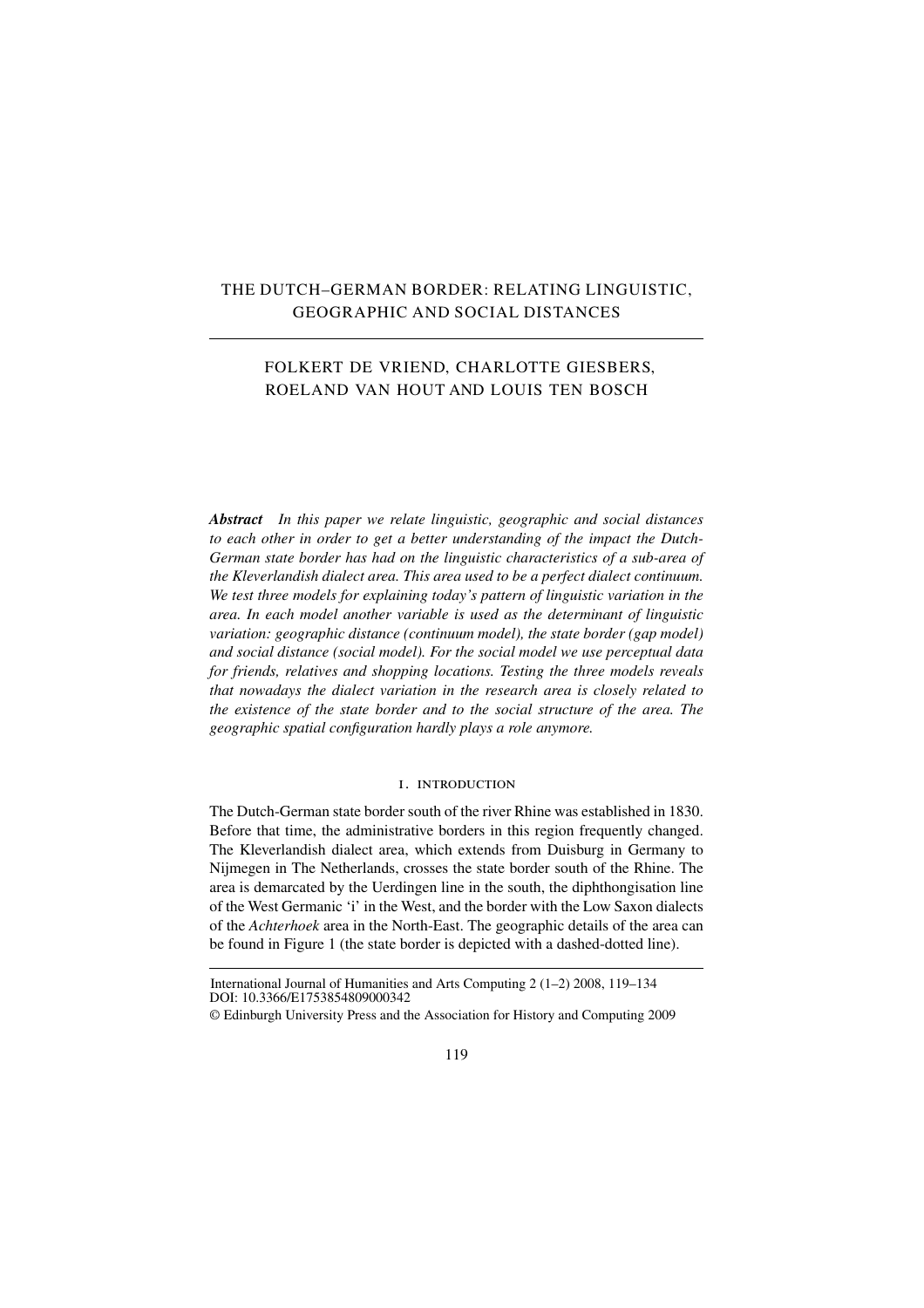

*Folkert de Vriend et al.*

**Figure 1.** Geographic details of the Kleverlandish dialect area (Cornelissen 2003).

Hinskens, Kallen and Taeldeman (2000) pointed out that European state borders that cut across old dialect continua had a strong impact on dialect change. Boberg (2000) investigated the dialects on both sides of the border between Canada and the US and criticised Trudgill's gravity model (Trudgill, 1974). The gravity model says that language varieties may be subject to a 'gravity-like law'. In the model, population size plays the role of mass, so that settlements with large populations are particularly likely to adopt each other's changes. However, the effects of state borders are not taken into account in the model.

The Kleverlandish area, in its original form, is a prototypical example of a dialect continuum. There were no natural borders or sharp dialect borders. Kremer (1984; 1990) and Niebaum (1990) discussed the increased significance of the Dutch-German state border as a dialect border. Later, both Heeringa, Nerbonne, Niebaum, Nieuweboer and Kleiweg (2000) and Giesbers (2008) quantatively examined the effect of the Dutch-German state border. The area Heeringa et al. (2000) were interested in is situated north of the Rhine, around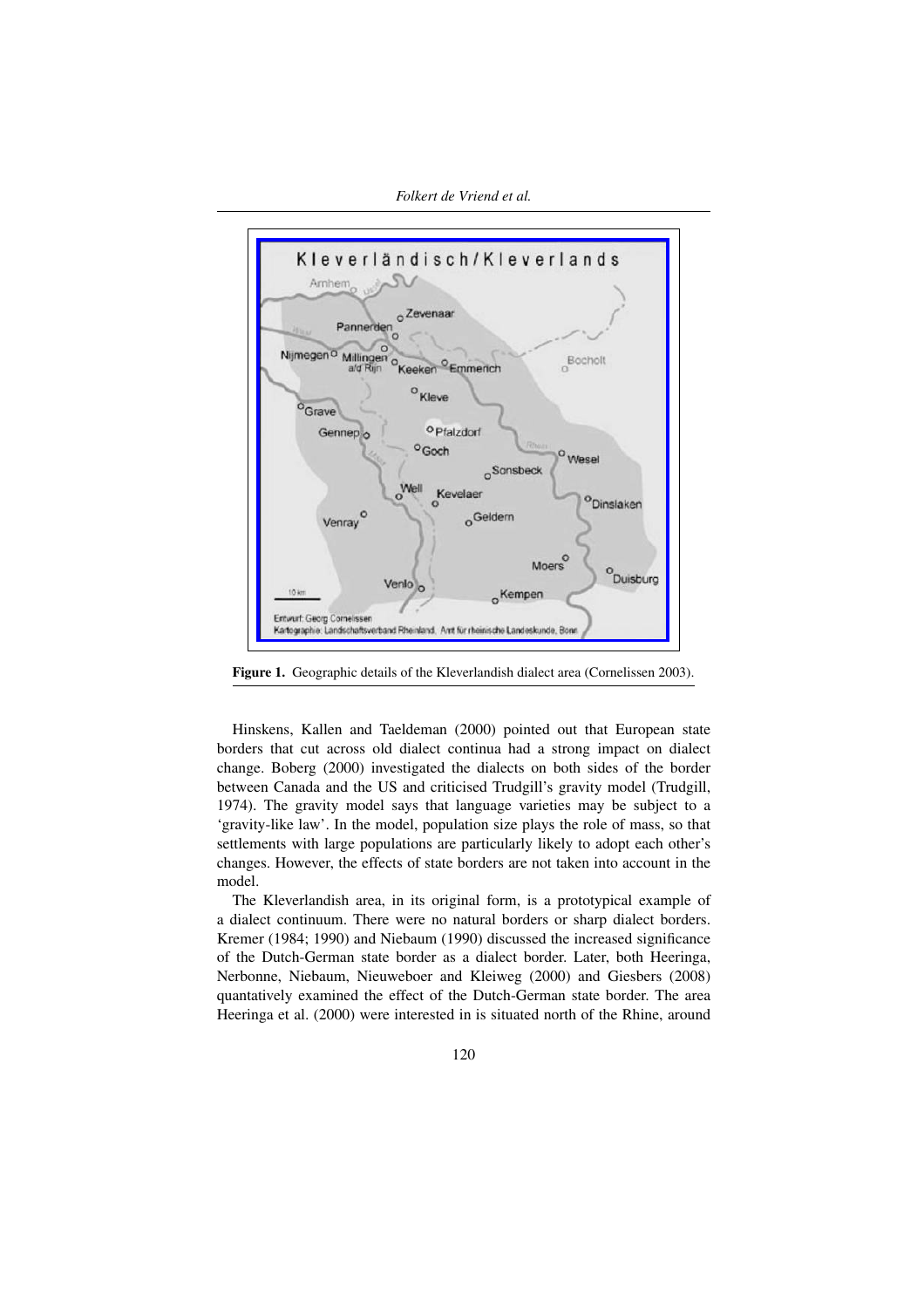



the German town of Bentheim. Giesbers (2008) investigated a sub-area of the Kleverlandish dialect area that is situated south of the Rhine between the Dutch towns of Nijmegen (in the north) and Venray (in the south), as depicted in Figure 2. Both studies showed that the political border had a significant impact on the dialect continuum and separated the Dutch from the German dialects.

In this paper we test three models to explain the linguistic characteristics of the area depicted in Figure 2. The three models are the continuum model, the gap model and the social model.

When closely related language varieties in an area form a continuum, their distribution is marked by a direct, monotonic relationship between geographic and linguistic distance. Chambers and Trudgill (1985) formulate this as:

'If we travel from village to village, in a particular direction, we notice linguistic differences which distinguish one village from another. Sometimes the differences will be larger, and sometimes smaller, but they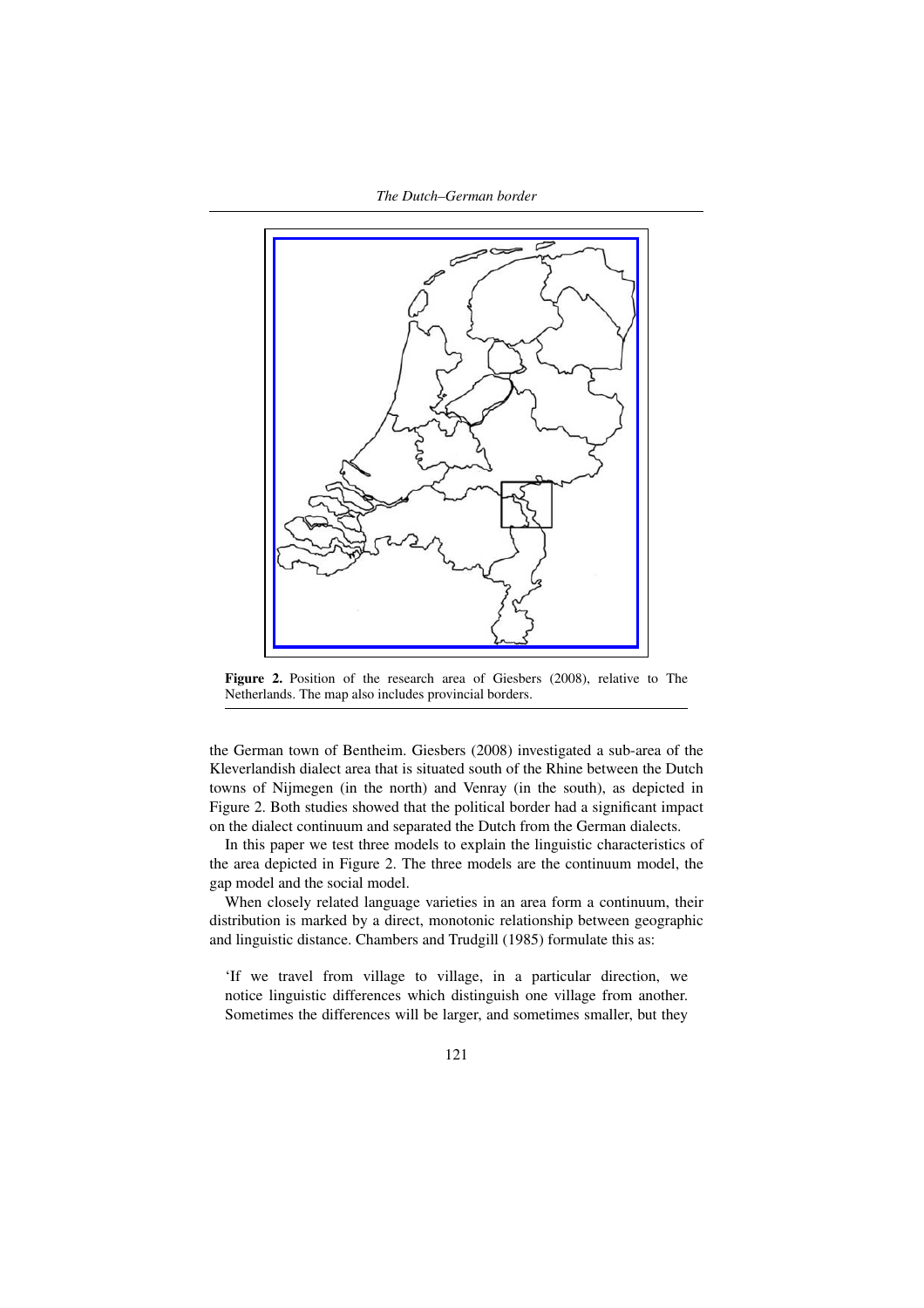will be cumulative. The further we get from our starting point, the larger the differences will become.'

A cumulative model implies that the linguistic distance can be estimated fairly precisely on the basis of geographic distance: the larger the geographic distance, the larger the linguistic distance. The default model for a perfect dialect continuum can be defined as follows:

#### *continuum model*

*linguistic distance* = *f (geographic distance)*

*f* is a monotonic increasing function in this model, and, in a particularly simple case, a linear function. An error term could be added to the model since there may be some variability across the area. Hard (1972) simulated a continuum model for the Rhenish Fan (cf. Bloomfield, 1933), a famous example of a cumulative dialect continuum consisting of a stepwise isoglossic structure, with a random variability component.

The Kleverlandish dialects in The Netherlands and Germany came under the hegemony and influence of the two respective standard languages after the establishment of the state border in 1830. In addition, political, administrative and cultural developments became different in the area that was divided then over two countries. What was the impact of the state border on the dialects? The central research hypothesis in Giesbers (2008) is that the Dutch-German state border has given rise to a linguistic gap in the Kleverlandish dialect continuum. If this is true, the continuum model could be extended by adding a constant value to *f* representing the state border gap. In its most outspoken form we may assume that the gap became the main determinant of the linguistic distance, overshadowing remaining differences and patterns of dialect variation. Such an outspoken model can be defined as:

## *gap model*

## *linguistic distance* =  $f(gap)$

The gap can only have two values in this model. It is zero when two locations are not separated by the state border. It has a specific, fixed value when two locations are separated by the state border. Again, an error term could be added to account for variability across the area.

The usefulness of the continuum model and the gap model is supported by historical marriage data collected in the research area by Giesbers (2008). In the period 1850–1870 30 per cent of the marriages were mixed, indicating a continuous socio-geographic network structure, with no notable effect of the state border. Nowadays the number of mixed marriages has dropped to less than 5 per cent, indicating that the state border has formed a gap in marital exchange. Intensive contact between speakers is an essential condition for dialects to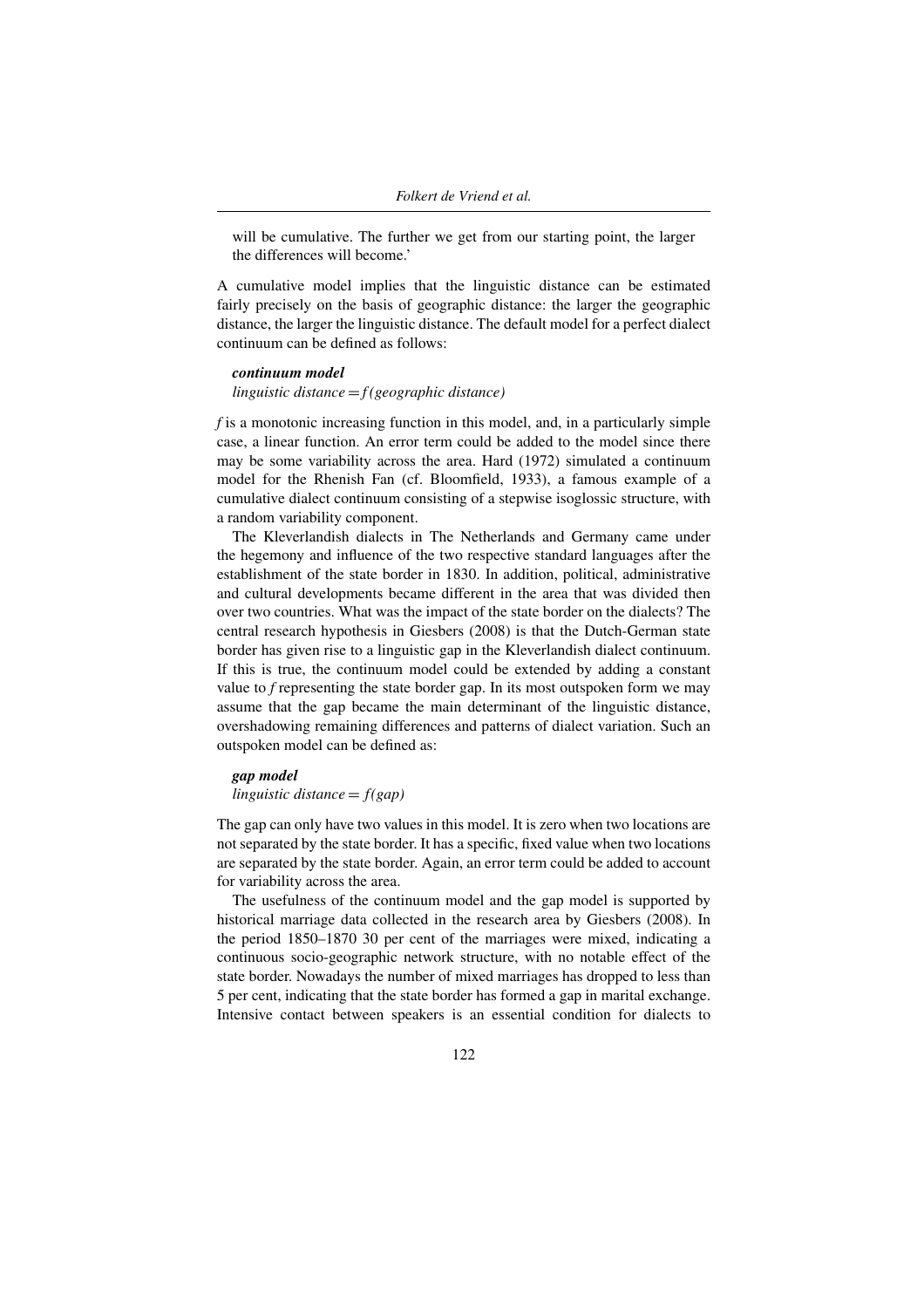continue to cohere. Could the linguistic distances in our research area be more directly related to social distances than to geographic distances? Assuming that marriage data reflect the intensity of cross-border contact, the question arises which other properties correlate with the social contact structure of the area. These properties could contribute to our understanding of the new linguistic structure in the Kleverlandish area. No objective data, however, are available on the social structure of the research area. Alternatively, one can ask people living in the area about how they perceive the geographic distribution of relevant social phenomena. We will look at perceptual social contact data for friends, relatives and shopping places. An explanatory model based on these social data can be defined as follows:

## *social model*

*linguistic distance* = *f (social distance)*

The social model is similar to the continuum model but takes social distance as the determinant of linguistic distance instead of geographic distance. *f* is again a monotonic increasing function in this model and an error term could be added here too.

We want to test the explanatory power of the three models. In section 2 we first describe the data that will be used to test the models. These data were collected along the state border in the Kleverlandish area. In section 3 we derive distances from the data and test the three models. We first compare the continuum and gap models and then check to see if the social model has more explanatory power. In section 4 we discuss the results followed by a conclusion.

#### 2. DATA COLLECTION

We collected data for 10 locations in the northern part of the Kleverlandish dialect area. Five locations on each side of the border were selected, as is shown in Figure 3. The area does not contain any natural borders and the 10 locations lie close to the state border. In the selection process, locations on the Dutch side of the border were paired with similar locations on the German side of the border based on information about population size, infrastructure and distance to the border. This resulted in five cross-border pairs of locations. The town centres of both Huelm (Germany) and Siebengewald (The Netherlands) for instance are 3.7 kilometres from the border. Two locations with a larger distance to the border are Gennep and Goch: 17 kilometres. The population size of the locations varies between 721 (Huelm) and 19,961 (Goch) in Germany, and 777 (Ven-Zelderheide) and 11,403 (Groesbeek) in The Netherlands. For these 10 locations we collected linguistic and social data.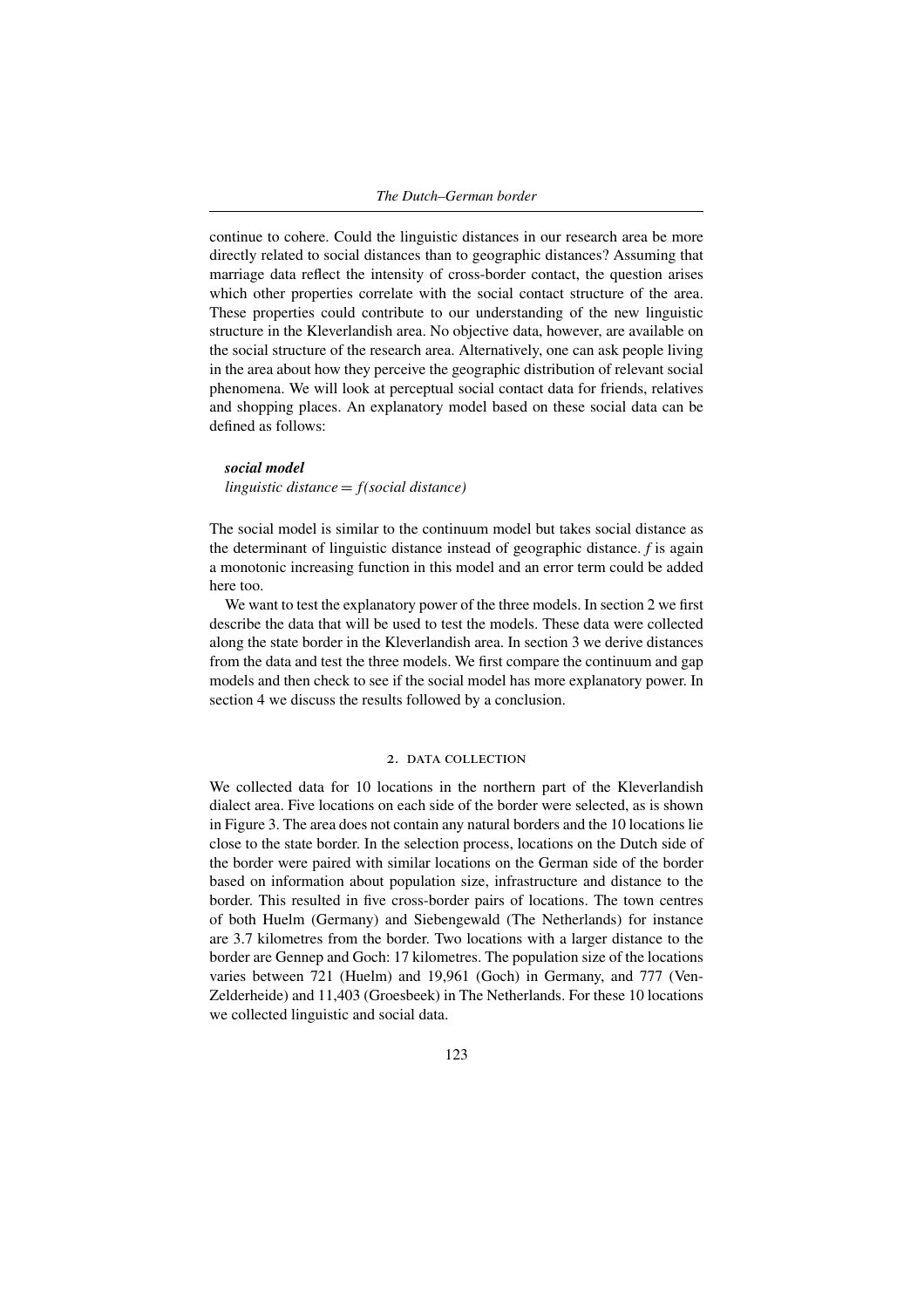



### *2.1 Linguistic data*

The linguistic data were collected by recording 20 respondents in the research area. In each of the 10 locations two dialect speakers (one younger and one older speaker) that spoke their dialect on a daily basis were asked to give their dialect words (nouns) for a list of a hundred concepts related to everyday life. We only used the data from the 10 older speakers ( $> 60$  years) since these data are expected to be closer to typical dialect speech and less likely to have been influenced by the standard languages of the two areas (Dutch and German) (cf. Giesbers, 2008). The list of concepts we used was developed by Van Bezooijen to measure lexical and phonetic-phonological variation between closely related (Germanic) language varieties (cf. Heeringa, Nerbonne, Van Bezooijen and Spruit, 2007).

The recordings were transcribed on a detailed phonetic level. Table 1 shows an example of the phonetic transcriptions. It shows the pronunciation for the concept *aardappel* ('potato') as realised by the older respondent of the location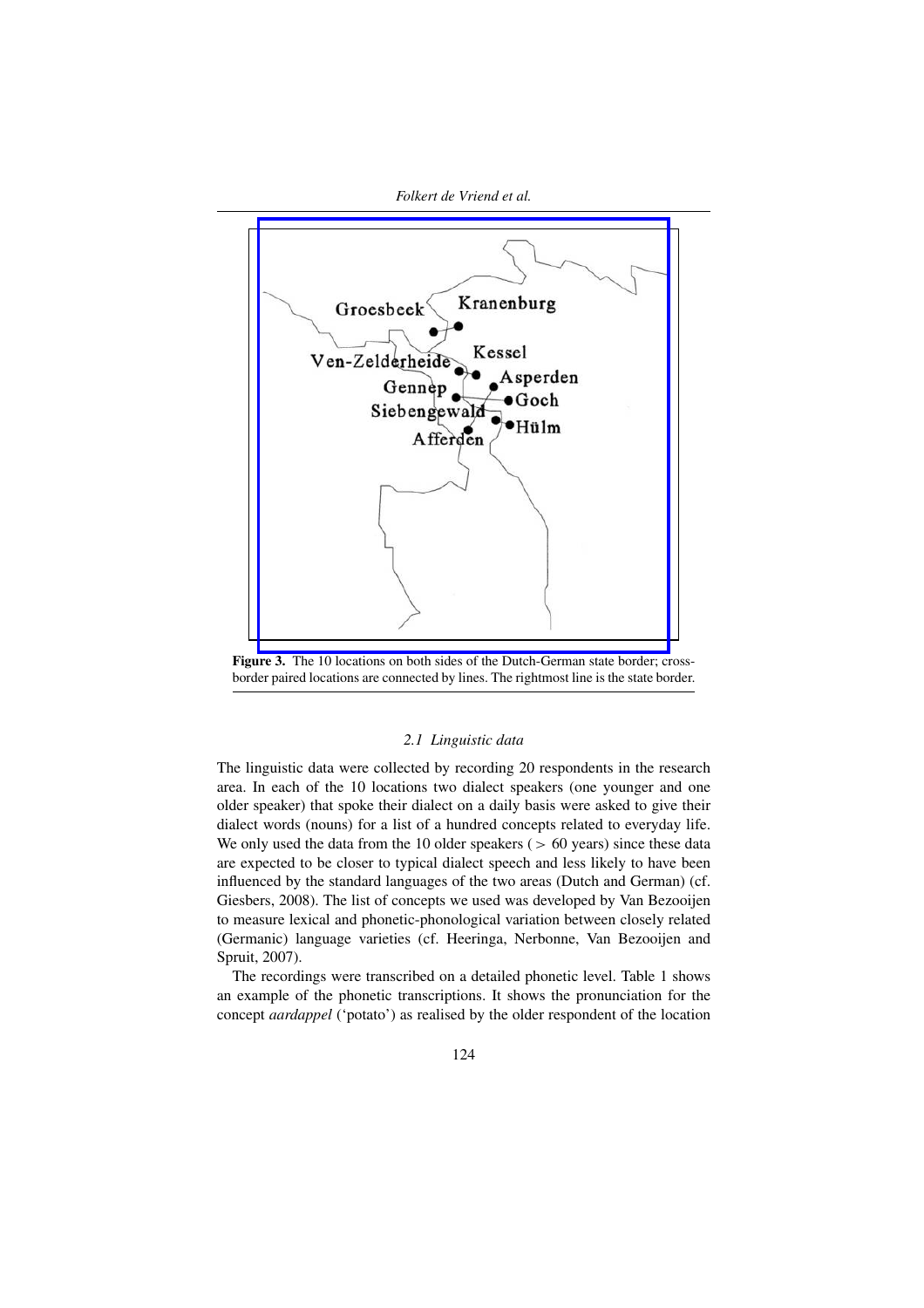*The Dutch–German border*

| <b>Table 1.</b> Example of the phonetic transcriptions used. |                      |                        |  |  |
|--------------------------------------------------------------|----------------------|------------------------|--|--|
| Location                                                     | Concept              | Phonetic transcription |  |  |
| Gennep ( $> 60$ yrs)                                         | Aardappel<br>ERdAp@l |                        |  |  |

Gennep. The transcription system used was a combination of German and Dutch X-SAMPA.

Many subtle differences were transcribed, such as the voicing of fricatives, differences in place and manner in [r] pronunciations and the height, rounding and length of vowels. The frequency of each phoneme and phoneme cluster in the dataset was representative for the range of sounds in the dialect speech (cf. Giesbers, 2008).

#### *2.2 Social data*

The social data were collected using a questionnaire that was filled in by 268 respondents from the 10 locations in the research area. The respondents belonged to two age groups (i.e., 30–40 years, 60 years and over) and they were balanced for age and gender. The respondents were recruited through a regional Dutch and a regional German newspaper. Both newspapers published an article about the research project together with the questionnaire. Of the 340 informants that returned the questionnaire, 268 also met the selection criteria: they grew up in the location where they were living today and they spoke the local dialect.

Respondents were asked to indicate and rank in which locations they had friends and family and where they went shopping. These three types of data give information on the degree of social contact between the locations in the area. Respondents were asked to name and rank order 10 locations for friends and family, and five for shopping locations.

### 3. methodology and results

We first obtained geographic distances and distances for the linguistic and social data to test the three models. Next, we performed Multi-Dimensional Scaling on the distances and plotted the two-dimensional result. We also plotted the distances after transforming them to a similar scale. By visually comparing the plots to each other we can interpret the explanatory power of the three models. To compare the different distance topologies (Pearson product-moment) correlations were also used. Finally, the three models were tested statistically using regression analysis.

#### *3.1 The continuum model versus the gap model*

We used a Dutch route planner website by the *Dutch* Automobile Association ('ANWB') to obtain geographic distances. The geographic distances obtained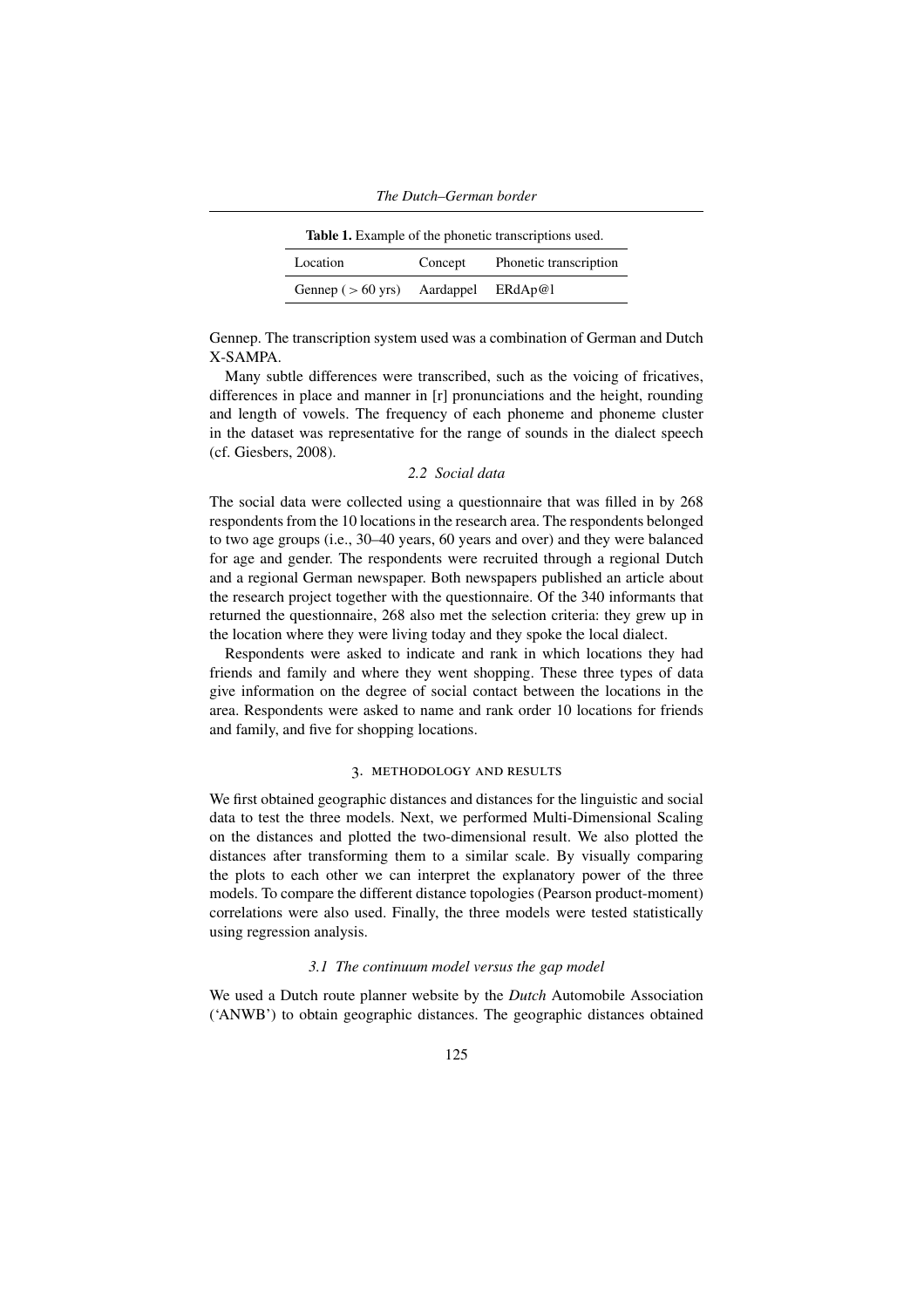*Folkert de Vriend et al.*

| <b>Table 2.</b> Range and mean for the geographic distances. |                     |                         |                         |  |  |  |
|--------------------------------------------------------------|---------------------|-------------------------|-------------------------|--|--|--|
|                                                              | Dutch               | German                  | Dutch–German            |  |  |  |
| Range<br>Mean                                                | 4.90–22.00<br>12.14 | $3.70 - 26.10$<br>12.98 | $3.40 - 20.00$<br>10.25 |  |  |  |

were not distances 'as the crow flies' but the shortest travel distance when following the normal road infrastructure. Travel distances are not equal to distances 'as the crow flies' and Gooskens (2005) for instance notes that in Norway they can be quite different because of the mountainous characteristics of the country. In our research area, however, there are no natural borders and the travel distances we obtained are quite comparable to distances 'as the crow flies'. The longest geographic distance in our data set is the distance between Groesbeek and Huelm; 26.1 kilometres. The smallest geographic distance is between Goch and Huelm; 3.4 kilometres.

The locations were selected in such a way that they were geographically balanced, but the border may have had an effect on the actual connectedness between locations. To validate our sample we looked at the Dutch, the German and the Dutch-German distances separately. Table 2 shows the range and mean for the three types of geographic distances. The distances are evenly distributed over the three groups of locations and no significant differences were found (F  $(2.42) = 0.787$ ,  $p = 0.462$ ).

We used the Levenshtein method (Kruskal, 1983) to obtain linguistic distances. The Levenshtein method computes linguistic distances between locations based on all pairs of phonetic transcriptions (strings). The distance between the two phonetic transcriptions involved is calculated on the basis of the minimum number of operations needed for string A to be transformed into string B. The three types of operations permitted are insertion, deletion or substitution of characters.

We calculated Cronbach's Alpha (Cronbach, 1951) with the dialectometric software RuG/L04 to make sure that the number of words used is a sufficient basis for the Levenshtein analysis. With Cronbach's Alpha we can measure the minimum reliability of our Levenshtein distance measurements when applied to our dataset. In the social sciences values higher than 0.70 are considered sufficient (Nunnally, 1978). Cronbach's Alpha was 0.93 for our dataset of a hundred concepts.

Next, we used RuG/L04 to compute the linguistic distances with the Levenshtein method. We used the simplest version of the method in which phonetic overlap is binary: non-identical phones contribute to phonetic distance, identical ones do not. No feature-based segment distance table was used and no weights were assigned to the different types of operations. The RuG/L04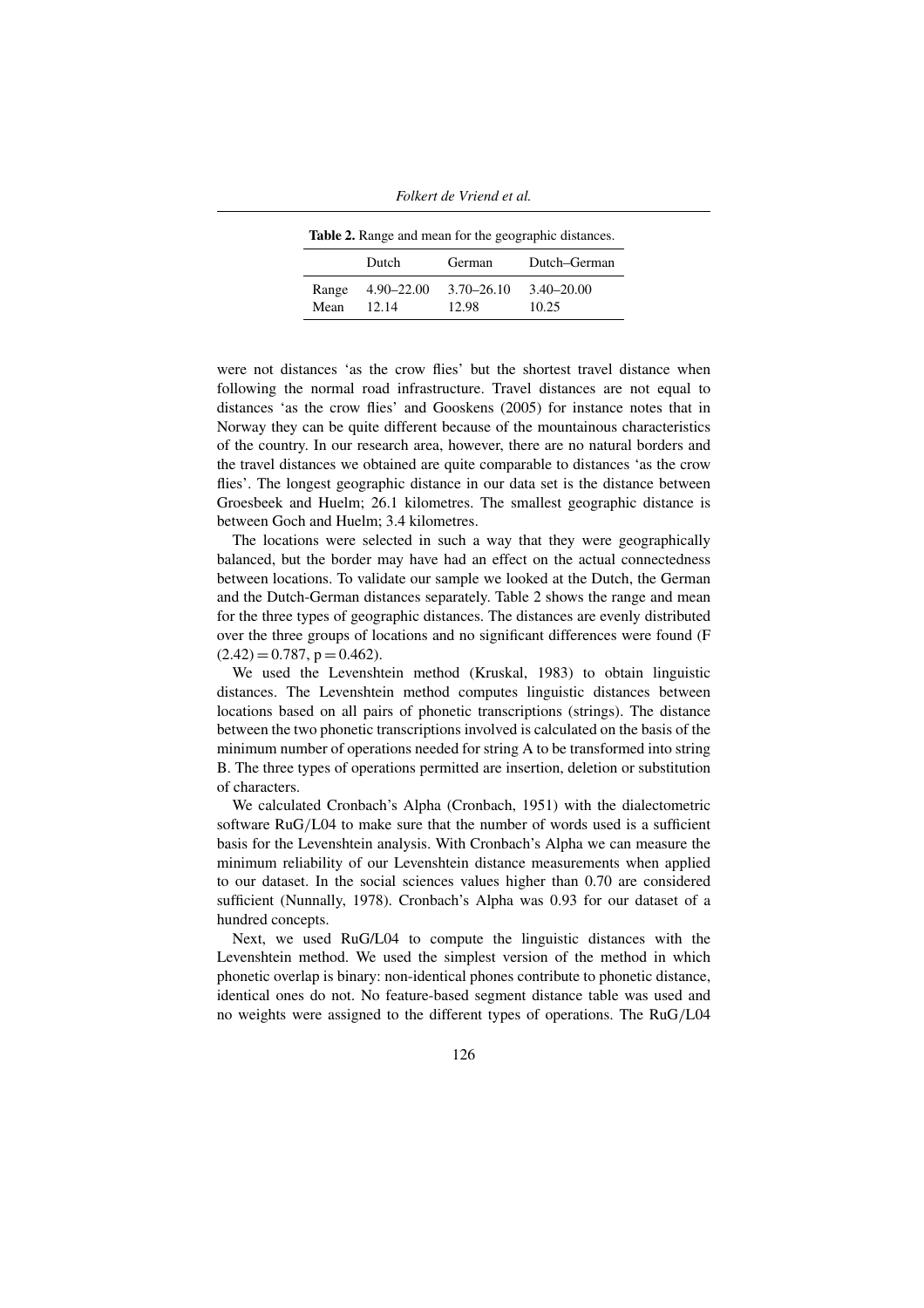

**Figure 4.** Two-dimensional MDS plot of the linguistic distances.

software was used to obtain a 10 by 10 dissimilarity matrix for the locations. The diagonal of this matrix is always zero and only half of the matrix is used since the lower half is the mirror image of the upper half.

To test the continuum model we first performed Multi-Dimensional Scaling (MDS) on the distances. Point sets are projected and visualised in twodimensional space with MDS (see for instance Nerbonne, Heeringa and Kleiweg, 1999; Spruit, 2008). The MDS analysis on the linguistic distances (Alscal) gave a nearly perfect two-dimensional solution (Stress  $= 0.050$ , RSQ  $=$ 0.990). Both the x-axis and the y-axis are mirrored in this plot, depicted in Figure 4, to make it easier to visually compare the result of the analysis to the topology of the distances 'as the crow flies' depicted in Figure 3. The topology of the linguistic distances is clearly different from the geographic distances 'as the crow flies'.

The most remarkable outcome is that distances between locations within the *same* country are always (much) smaller than distances between locations that are in *different* countries. The continuum model does not apply to the linguistic distances. It is the gap model that seems to give the required topology.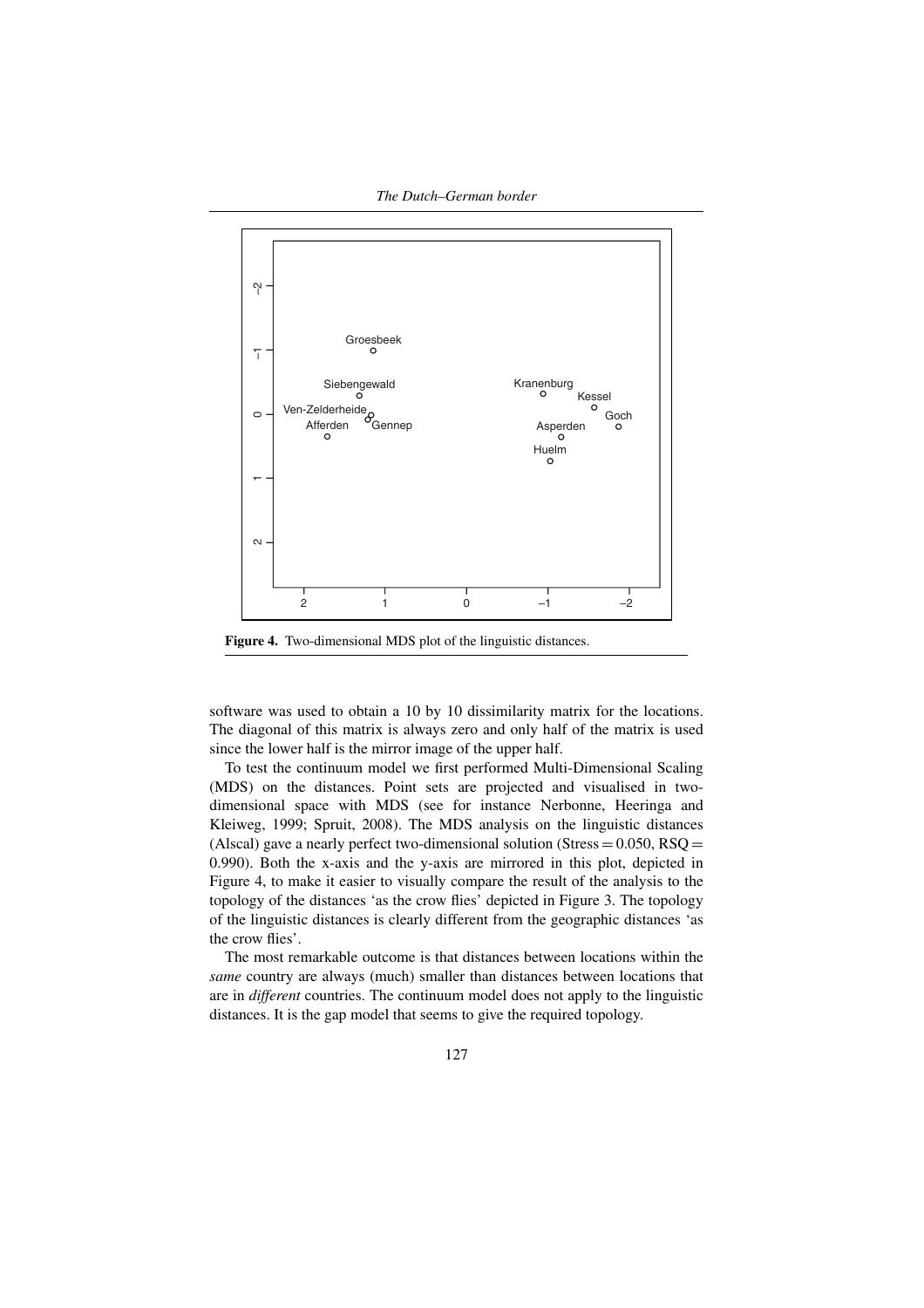*Folkert de Vriend et al.*

| one-tailed p values. |                                          |                                             |                                                   |  |  |  |
|----------------------|------------------------------------------|---------------------------------------------|---------------------------------------------------|--|--|--|
|                      | Geographic<br>distance<br>Dutch $(N=10)$ | Geographic<br>distance<br>German $(N = 10)$ | Geographic<br>distance<br>Dutch-German $(N = 25)$ |  |  |  |
| Linguistic distance  |                                          | $0.495 (p = 0.073)$ $0.577 (p = 0.041)$     | 0.098 ( $p = 0.321$ )                             |  |  |  |

**Table 3.** Correlation values for linguistic distance and the three types of location pairs; one-tailed p values.

To investigate the topological structures and their relations in more detail we also calculated the correlations between the geographic and the linguistic distances for all 45 pairs of locations. The continuum model predicts a high correlation, the gap model no correlation at all. The correlation is 0.291, with a one-tailed p value of 0.038. We opted for a one-tailed test, since the values must be positive if there is a correlation. Since the distances are not independent measurements, the probability values of the correlation coefficients were calculated using the Mantel test (Mantel, 1967). The conclusion is that the correlation is significant but low. Geographic distances hardly play a role in explaining the linguistic distances. Does this mean we have to reject the continuum model completely?

We divided the 45 location pairs into three groups to test the continuum model in more detail: 10 Dutch pairs, 10 German pairs and 25 Dutch-German pairs. The gap model predicts that the linguistic distances within Dutch-German pairs should be relatively large and constant. The linguistic distances in the Dutch pairs and in the German pairs may be arbitrary, but under the assumption of the remains of a continuum model, a relationship between geography and linguistic distance may still hold. The correlations for the three groups of pairs are given in Table 3. The correlation coefficients were calculated using a classical statistical test instead of the Mantel test because of the asymmetric nature of the three distance matrices.

The correlation for the Dutch-German location pairs is not significant. The correlations for the Dutch and German location pairs are clearly higher, although the correlation for the Dutch pairs fails to reach significance. Given the low number of location pairs, the statistical test of the correlations does not have much power to detect lower correlations.

Next, we visualised the relationship between the geographic and linguistic distances after having transformed the linguistic distances to a similar scale as the geographic distances (we used the same maximum). Standardising the scaling helps in interpreting the relationship and does not change the intrinsic structural characteristics of the distances. We now expect to find the location pairs adhering to the continuum model, in which the linguistic distance equals the geographic distance, on the diagonal. The scatter plot is given in Figure 5. The three groups of location pairs were given different symbols.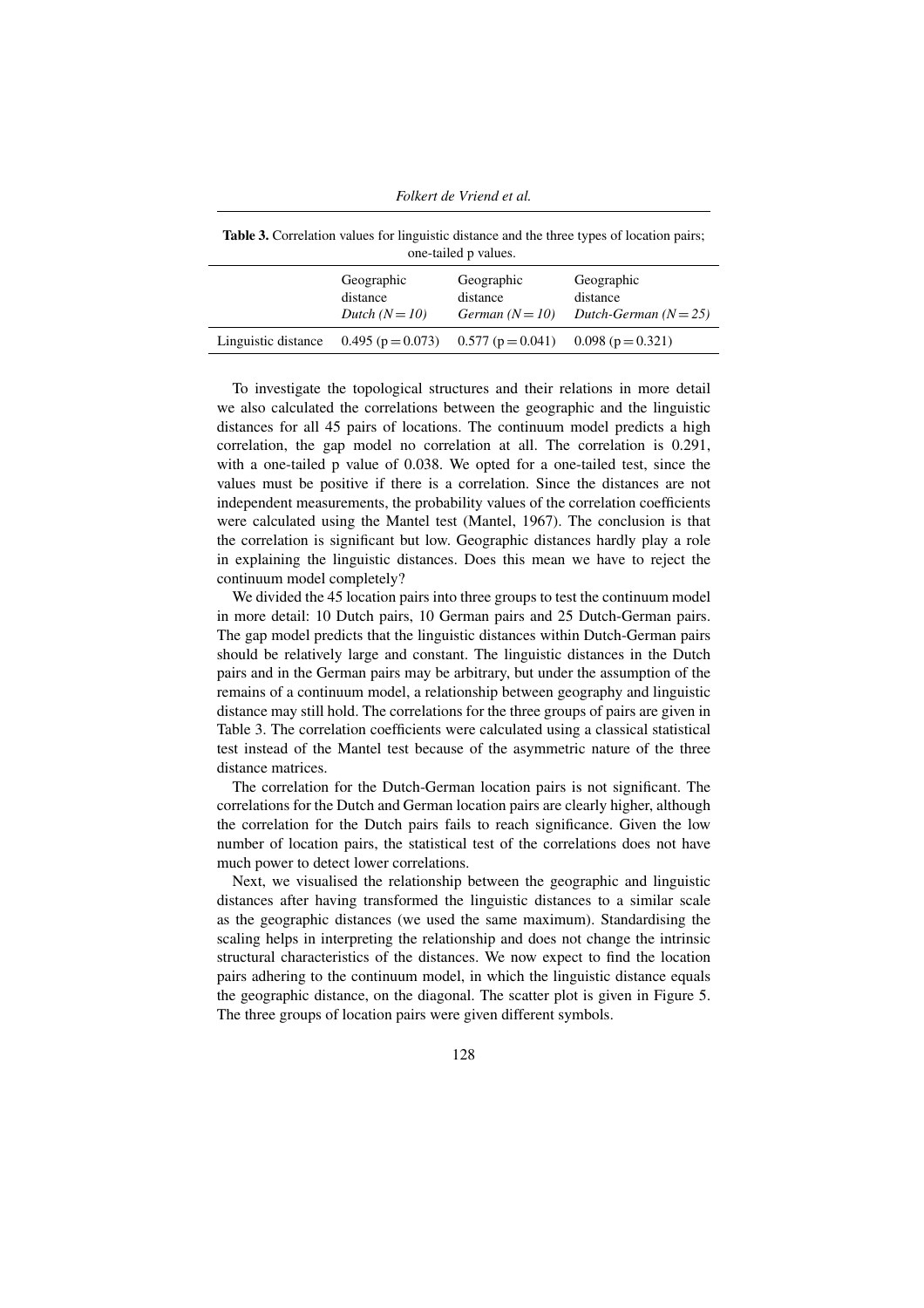

**Figure 5.** Linguistic distance by geographic distance for the three groups of location pairs on the same scale of magnitude.

The Dutch-German pairs (the triangles) show a distinct pattern. Their geographic distance varies between 3 and 26 kilometres, but their (scaled) linguistic distance ranges from 17 to 26 kilometres. There is no further explanation for the variation within the range found. The smallest distance in the Dutch-German pairs (17) is equal to the largest distance found for the Dutch and German pairs. The gap model clearly applies to the Dutch-German pairs. The distances for the Dutch and German pairs are smaller, and they are roughly on the diagonal. For both the Dutch pairs and the German pairs the linguistic distance on average increases as the geographic distance increases. This relationship was also reflected in the higher correlation values in Table 3. The continuum model no longer applies to the whole research area, but only (moderately) to the within-country linguistic distances. Location pairs across the Dutch-German border are nowadays separated by a clear linguistic gap.

Our interpretation of the plot in Figure 5 is further corroborated by the high correlation between linguistic distance and the gap as a nominal variable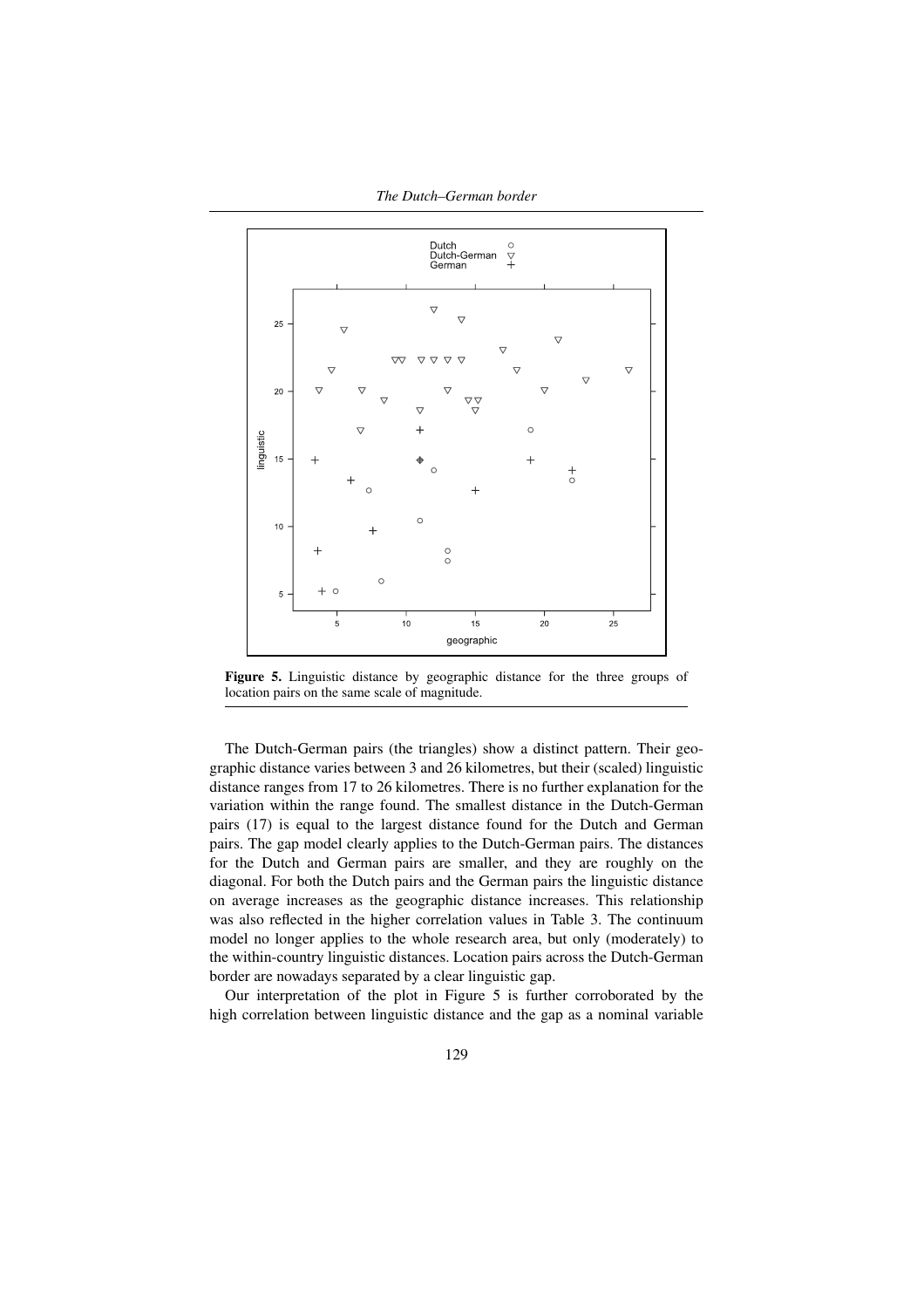

Figure 6. Two-dimensional MDS plot of the social variable friends.

(two locations are separated by the border, yes or no):  $0.850$  (N = 45, p = 0.000). Looking at the strong division between the Dutch-German location pairs and the Dutch or German location pairs in Figure 5, this high correlation was to be expected. When entering both the gap and geographic distance in a (linear) regression analysis, the effect of geographic distance turns out to be not significant, even when we use a one-tailed test. Our conclusion is that we need to reject the continuum model and accept the gap model.

## *3.2 The gap model versus the social model*

Can other types of data tell us more about the linguistic structure in the Kleverlandish area? In this section we test the social model to see if it has more explanatory power than the gap model. We used the social data Giesbers (2008) collected about friends, family, and shopping for this. In these data no effect was found for the respondent variables *gender* and *age*. The weighted data were computed per location and three separate 10 by 10 dissimilarity matrices were obtained for each of the social variables. MDS returned excellent results for a two-dimensional representation for all three variables. The two-dimensional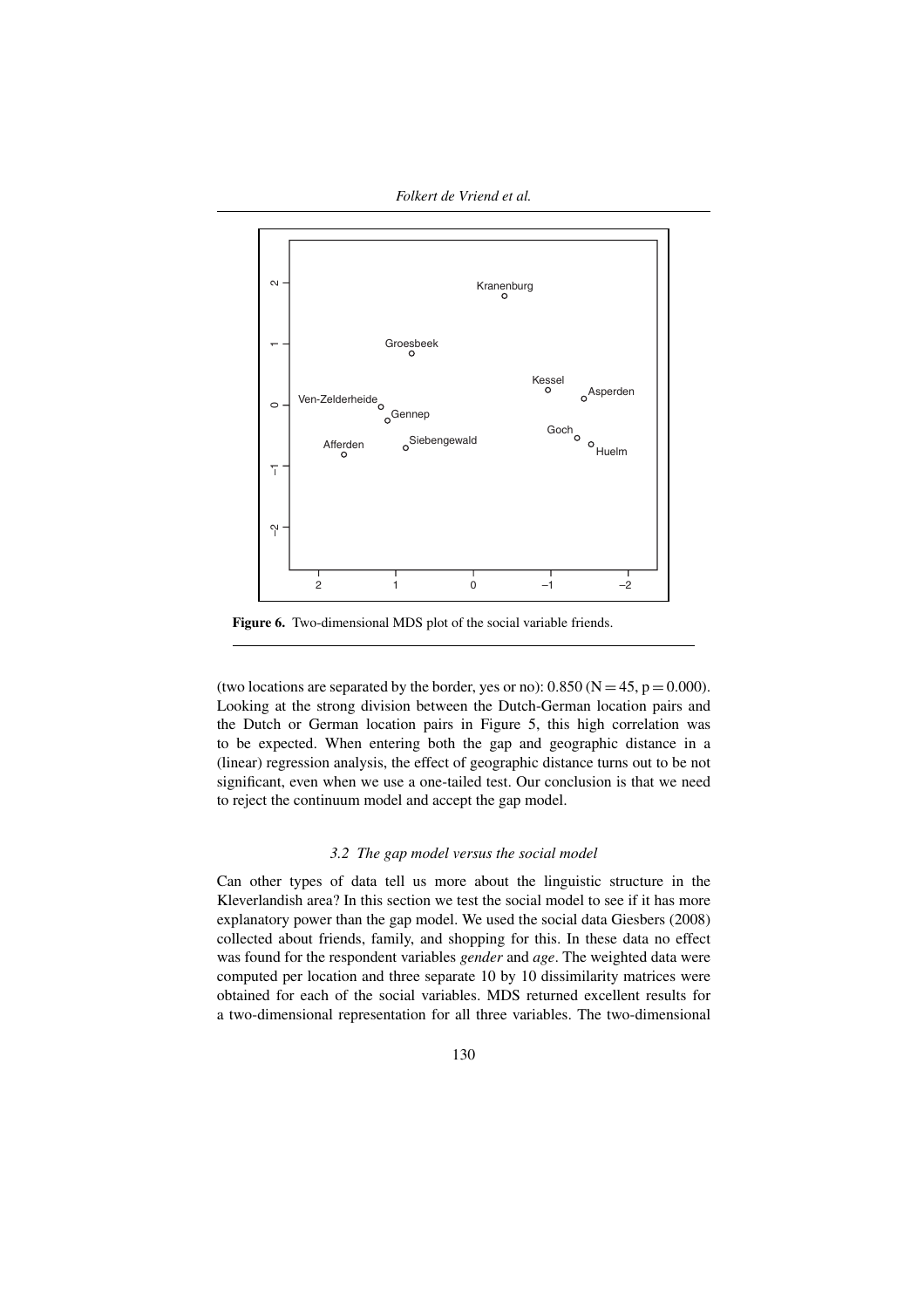**Table 4.** Correlation values for linguistic distance and the distance for shopping, family or friends; one-tailed p values.

|                     | Shopping | Family                                  | Friends          |
|---------------------|----------|-----------------------------------------|------------------|
|                     | distance | distance                                | distance         |
|                     | $(N=45)$ | $(N=45)$                                | $(N=45)$         |
| Linguistic distance |          | $0.623$ (p = 0.001) $0.737$ (p = 0.001) | $0.818(p=0.000)$ |

MDS results for *friends* (Stress = 0.070, RSQ = 0.972) are given in Figure 6. Again we mirrored the x-axis.

The plot in Figure 6 shows that the general topology for *friends* resembles the MDS plot for the linguistic distances depicted in Figure 4. Next, we checked the correlations for linguistic distance and each of the three social variables. The correlations can be found in Table 4. Again we used the Mantel test to determine their statistical significance.

The social variable *friends* shows the strongest correlation, but the correlation for the other two variables is also clearly present. Linguistic distance is not a property on its own, but is embedded in the social structure of the research area.

To get a more detailed picture of the relationship between the variable *friends* and linguistic distance, we used the same visualisation method as applied in Figure 5. This time, we scaled up both the *friends* distances and the linguistic distances to the same maximum value of the geographic distances. Next, we plotted the relation between the *friends* distances and the linguistic distances in Figure 7, for the three groups of pairs: Dutch, German and Dutch-German.

Figure 7 shows that all location pairs are on the diagonal this time, although the relationship is not perfect, but scattered. The diagonal pattern applies to all three groups of pairs. This means that the two variables really share a similar configuration or topology. Figure 7 supports our finding that the linguistic distances appear to belong to an overarching socio-geographic pattern that has developed in the research area over the last two centuries.

A regression analysis was also performed to see if a combination of social variables gives an even better result. However, no better model could be found. The simple model in which *friends* is the only explanatory variable still gave the best result. We also entered both *friends* and geographic distances in a (linear) regression analysis. The effect of geographic distance here turned out not to be significant.

The explanatory power of the gap model (explained variance: 0.723) is higher than that of the social model (explained variance: 0.668). However, the difference between the two models is not big enough to make a final choice for one of them. Combining the two variables in a regression analysis returned a better model with a higher amount of explained variance (0.781). Both variables are significant, although the strongest predictor is the gap variable. This is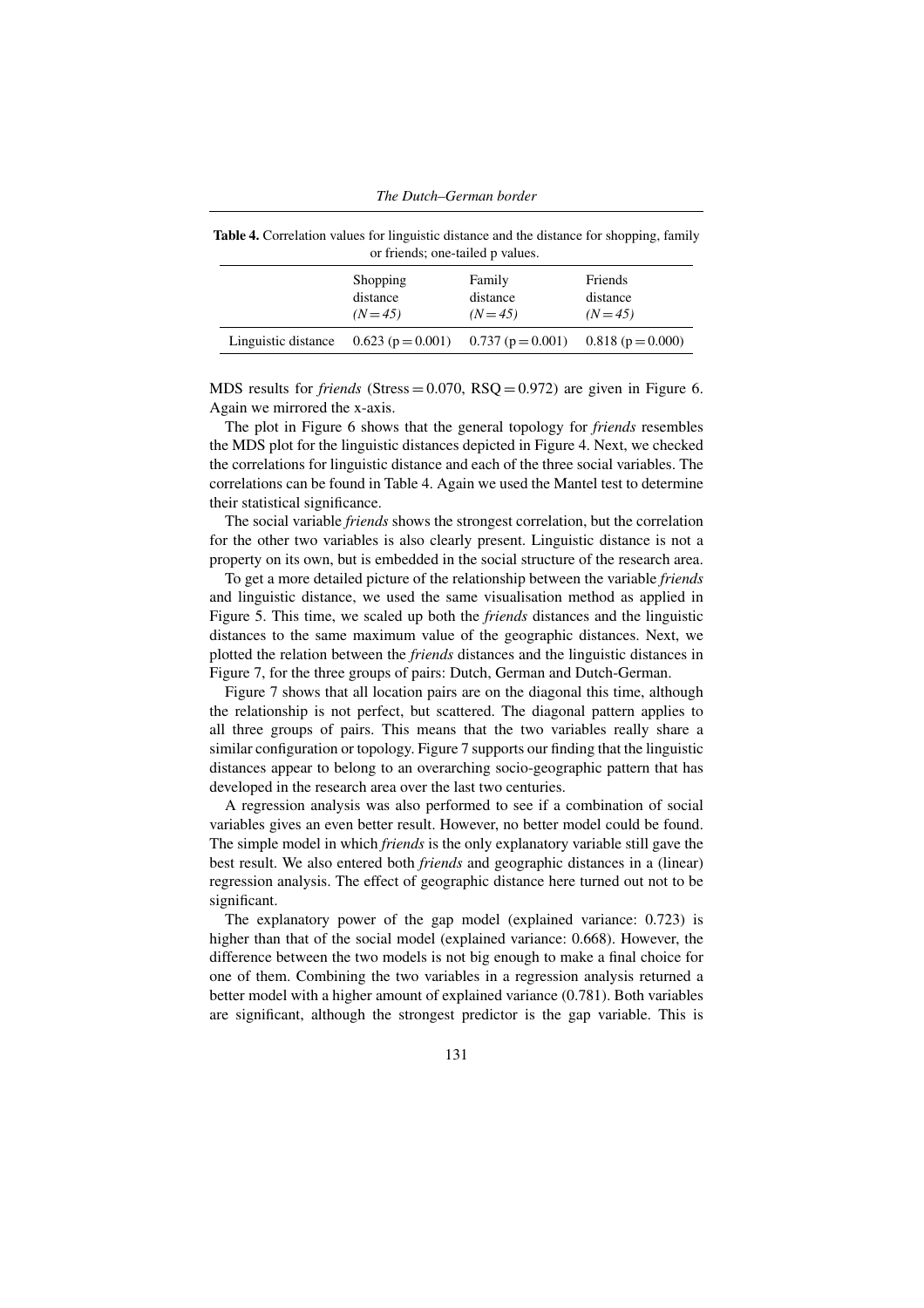



**Figure 7.** Linguistic distance by friends distance for the three groups of location pairs on the same scale of magnitude.

not surprising since the correlation value for the gap was higher. Explaining linguistic distance in the Kleverlandish area clearly requires combining the assumption of a gap and data about the social structure of the area.

### 4. discussion and conclusions

In this paper we tested three models to explain the pattern of linguistic variation in a sub-area of today's Kleverlandish dialect area: the continuum model, the gap model and the social model. We first compared the continuum model to the gap model and concluded that the continuum model nowadays no longer applies to the whole research area. It applies only moderately to the withincountry locations. The gap model explains the linguistic distances between the cross-border pairs of locations very precisely. There, the state border has become the main determinant of the linguistic distances, overshadowing remaining differences and patterns of dialect variation. Next, we checked to see if the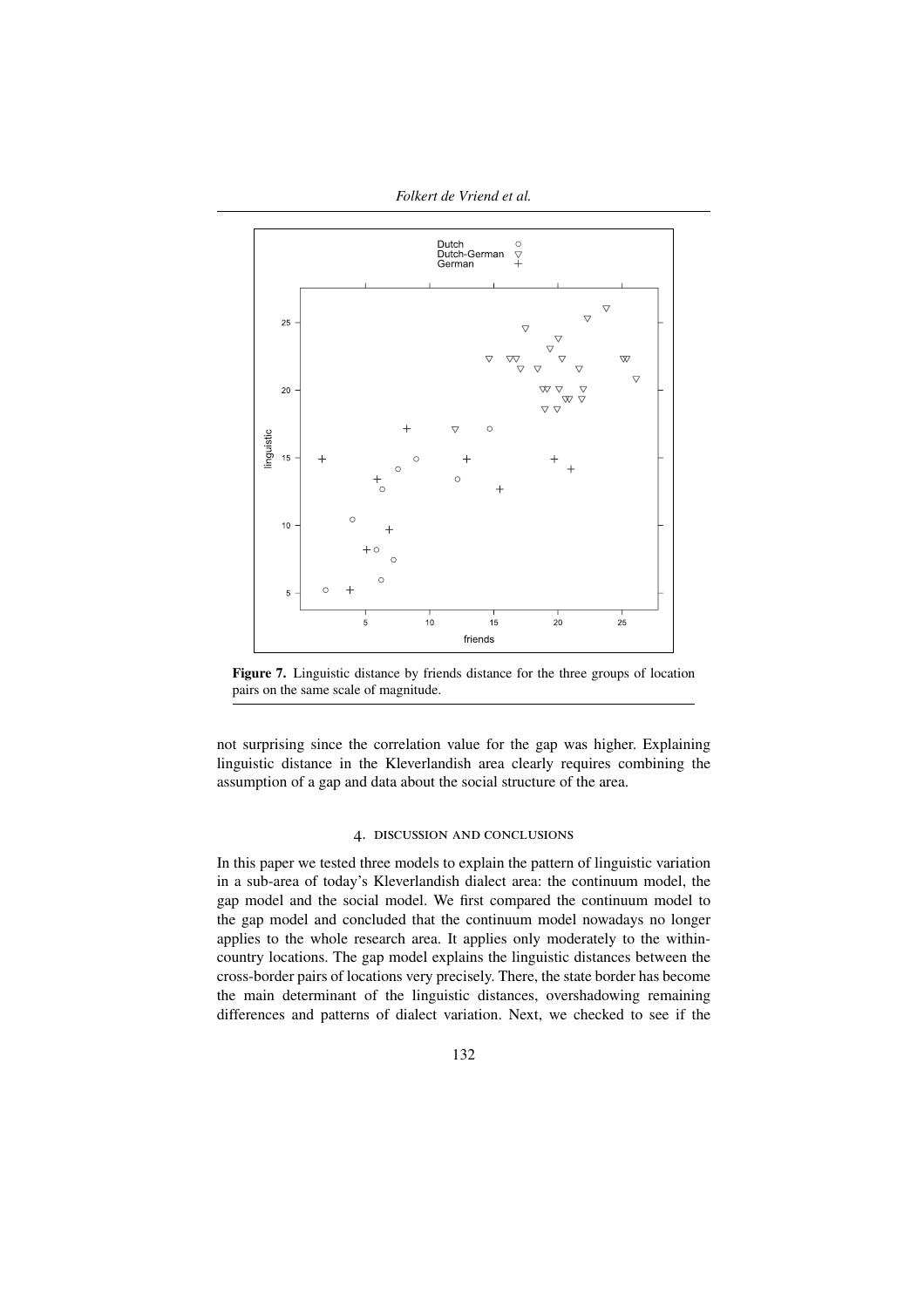social model had more explanatory power. We therefore looked at contact data about friends, relatives and shopping places and found that linguistic distance nowadays is embedded in the socio-geographic structure of the research area. Especially the friends data very much resembled the linguistic data. Combining the gap model and the social model turned out to be the most successful way to explain the linguistic distances. Clearly, the dialect variation in our research area is closely related to the existence of the state border and to the social structure of the area. The geographic spatial configuration hardly plays a role anymore.

We have shown that political and social contact variables nowadays are more important than geography in explaining the topological structure for linguistic variation in our research area. The pattern of linguistic variation that existed about 200 years ago in the Kleverlandish area was the result of human contact. Without natural or political borders or dominant population centres, the Kleverlandish dialect area developed into a dialect continuum in which linguistic distance was closely related to geography. The cohesive social system between locations across the state border diverged after the establishment of the state border in the area in 1830, and as a result, so did the dialect variation. Others have also pointed at the importance of such political and social variables (cf. Bailey, Wikle, Tillery and Sand, 1993; Boberg, 2000; Horvath and Horvath, 2001). What other variables might help to come to a better understanding of the topological structure of linguistic variation? Giesbers (2008) shows that the divergence of dialect variation in the Kleverlandish area was further stimulated by the influence the two standard language varieties, Dutch and German, had on the dialects. Gooskens (2005) points at the influence mass media and demographic factors like migration and immigration might have on the spreading of linguistic variables. Also, social contact data about mobility and telecommunication possibilities could be helpful.

#### **ACKNOWLEDGEMENTS**

The authors would like to thank Janienke Sturm, Joanne van Emmerik and three anonymous reviewers for their valuable comments on previous versions of this paper.

#### **REFERENCES**

- G. Bailey, T. Wikle, J. Tillery and L. Sand (1993), 'Some patterns of linguistic diffusion', *Language Variation and Change*, 3(3), 241–264.
- L. Bloomfield (1933), *Language* (New York).
- C. Boberg (2000), 'Geolinguistic diffusion and the U.S.-Canada border', *Language Variation and Change*, 12(1), 1–24.
- J. K. Chambers and P. Trudgill (1998), *Dialectology* (Cambridge).
- G. Cornelissen (2003), *Kleine Niederrheinische Sprachgeschichte (1300–1900): eine regionale Sprachgeschichte für das deutsch-niederländische Grenzgebiet zwischen Arnheim und Krefeld* (Geldern – Venray).